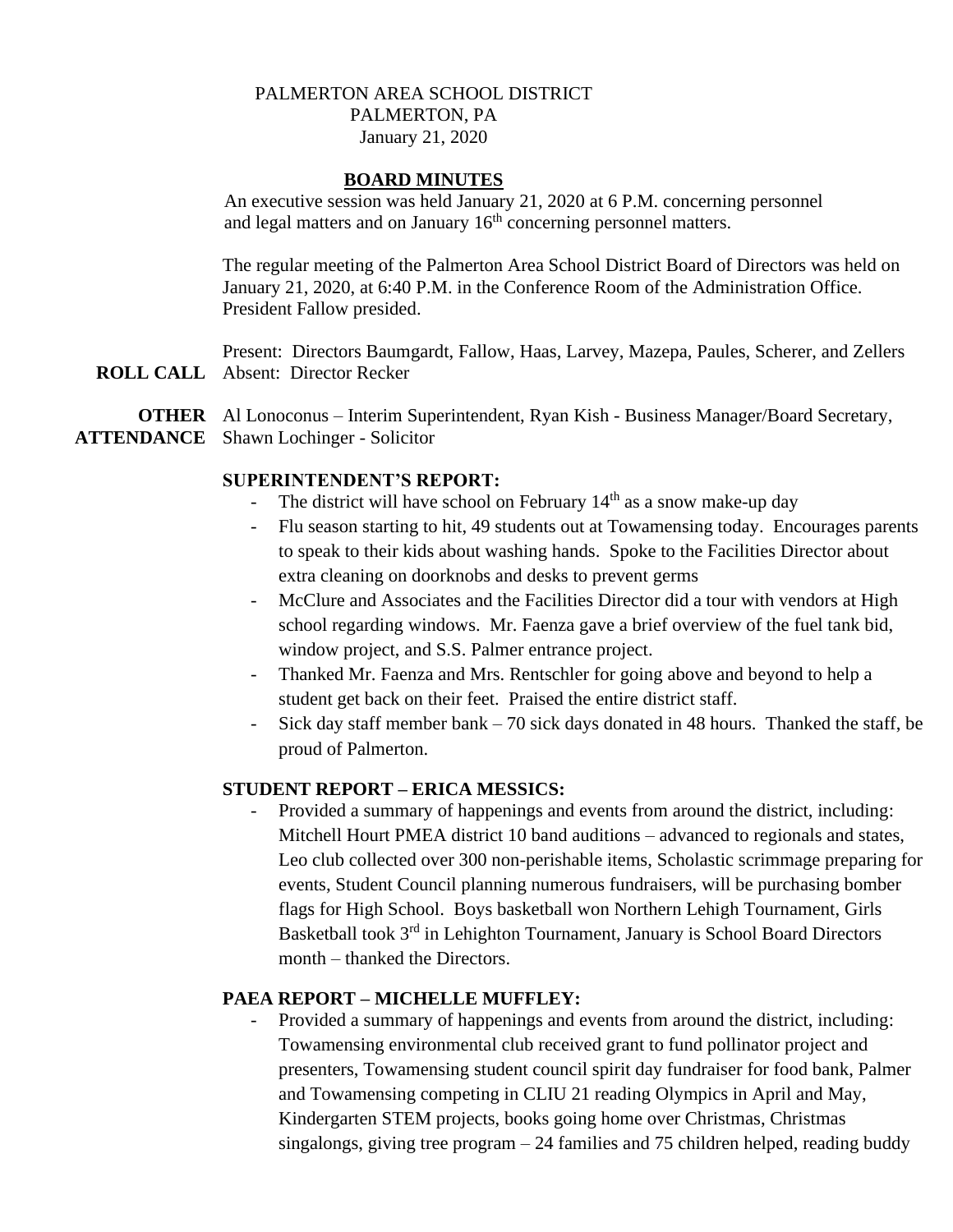program.

## **BUSINESS MANAGER'S REPORT:**

- CCTI Budget will be presented at the February 18<sup>th</sup> board meeting
- Review of the audit. Great job by Business Office Staff.
- Will be asking for motion on agenda next meeting for a food service transfer from the General Fund, as recommended by the auditors.
- Passed out statements of financial interest.

# **BOARD MEMBER REPORTS:**

PSBA Report – Director Zellers

- Sectional meetings happening March 18, District leaders can connect with PSBA.
- Advocacy day coming up in March at Capital school leaders invited to attend.
- PSBA trainings encourages board to take advantage
- PA Safe2Say Act  $-$  40,000 tips, 100 calls a day

### IU Report – Director Haas

- December meeting cancelled due to weather.

Library Report – Director Haas

- Upcoming library events include 0-2 story time, 3-6 block party- up to age 5 music time, teen movie night, basic pet first aid February 22, popcorn in PJs family movie night, blind book date, art show. Visit the Library's website or Facebook for more info.

# CCTI Report – Director Fallow

- SkillsUSA the "Olympics of technical schools" overview, both hands on competitions as well as soft skills.
- Great presentations by students to the JOC
- CCTI students finished with 14 gold, 18 silver, and 7 bronze medals. CCTI medaled in 80% of the competitions they entered.
- CCTI will possibly host our March board meeting, details will be forthcoming.

# LCCC Report – Director Larvey

- Tuition change at LCCC FT students \$2,220 per semester. LCCC  $2<sup>nd</sup>$  from bottom in cost in state.
- LCCC budget \$6k less than last year based on enrollment high employment drives enrollment down.
- Early college program where High School students take credits at the college and simultaneously graduate with associates and High School degree – Palmerton should be participating.

**CONSENT AGENDA APPROVED** Director Scherer moved, seconded by Director Haas, to approve the attached consent agenda.

> Aye Votes: All Directors Present. Nay Votes: None. Motion Carried.

# **CONSENT AGENDA**

**MINUTES** Approved the Board Minutes from December 3, 2019 and Reorganization Minutes from December 3, 2019.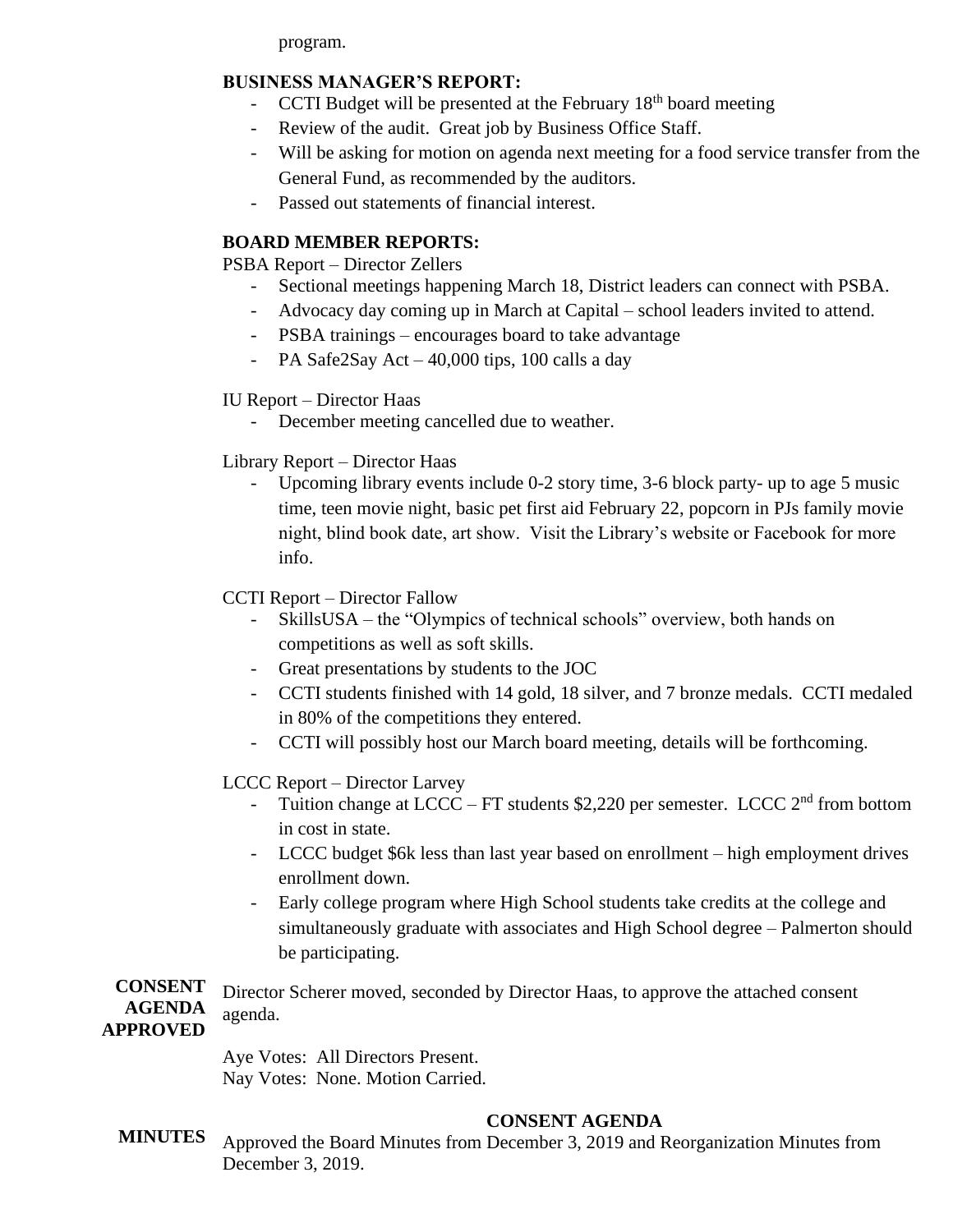| <b>ACCOUNTS</b><br><b>PAYABLE</b>      | Approved the enclosed Accounts Payable Report and Treasurers Report.                                                                                                                                              |                                                                                      |            |
|----------------------------------------|-------------------------------------------------------------------------------------------------------------------------------------------------------------------------------------------------------------------|--------------------------------------------------------------------------------------|------------|
| <b>CCTC DELEGATE</b>                   | Approved Ryan Kish as delegate to the Carbon County Tax Collection Committee.                                                                                                                                     |                                                                                      |            |
| 2020-2021 EXTRA-                       | Approved the following extra-curricular positions for the 2020-2021 school year:                                                                                                                                  |                                                                                      |            |
| <b>CURRICULAR</b>                      | Chris Walkowiak                                                                                                                                                                                                   | <b>Head Football Coach</b>                                                           | \$6,227    |
| <b>POSITIONS</b>                       | Fred Lesher                                                                                                                                                                                                       | Asst. Football Coach                                                                 | \$4,077    |
|                                        | Mark Versuk                                                                                                                                                                                                       | Asst. Football Coach                                                                 | \$4,077    |
|                                        | Mike Falcone                                                                                                                                                                                                      | Asst. Football Coach                                                                 | \$4,077    |
|                                        | Logan Lesher                                                                                                                                                                                                      | Asst. Football Coach                                                                 | \$4,077    |
|                                        | David O'Brien                                                                                                                                                                                                     | Head Girls' Soccer Coach                                                             | \$4,095    |
|                                        | Lyndsey Heinrich                                                                                                                                                                                                  | 1/2 Asst. Girls' Soccer Coach                                                        | \$1,344.50 |
|                                        | Alex Knoll                                                                                                                                                                                                        | Co-Head Golf Coach                                                                   | \$1,231.50 |
|                                        | Mike Brennan                                                                                                                                                                                                      | Co-Head Golf Coach                                                                   | \$1,231.50 |
|                                        | William Zeky                                                                                                                                                                                                      | Head Cross Country Coach                                                             | \$4,095    |
|                                        | Marsha Thomas                                                                                                                                                                                                     | <b>Head Volleyball Coach</b>                                                         | \$4,095    |
|                                        | John Cronk                                                                                                                                                                                                        | Asst. Volleyball Coach                                                               | \$2,689    |
|                                        | Lauren Michalik                                                                                                                                                                                                   | Head Field Hockey Coach                                                              | \$4,095    |
|                                        | Jen Denaro                                                                                                                                                                                                        | MS Head Softball Coach                                                               | \$2,689    |
| <b>SECRETARY SUB</b>                   |                                                                                                                                                                                                                   | Approved Dianne Smelas to the substitute secretary list, effective January 22, 2020. |            |
| <b>SECRETARY</b>                       | Accepted the retirement of Susan J. Parisi from her position of Building Secretary at Parkside<br>Education Center, effective August $27th$ , 2020.                                                               |                                                                                      |            |
| <b>RETIREMENT</b>                      |                                                                                                                                                                                                                   |                                                                                      |            |
| <b>SALARY</b><br><b>MOVEMENT</b>       | Approved the salary movement of Whitney Kern-Master's +15 to Master's +30                                                                                                                                         |                                                                                      |            |
| <b>TEACHER SUB</b>                     | Approved Angela Rivera as an Elementary Teacher substitute, effective January 22, 2020                                                                                                                            |                                                                                      |            |
| PT FLEX                                | Approved Robin Klock as the PT flex custodian at the rate of \$13.82/hour, effective January<br>26, 2020                                                                                                          |                                                                                      |            |
| <b>CUSTODIAN</b>                       |                                                                                                                                                                                                                   |                                                                                      |            |
| <b>TUITION</b>                         | Approved attached tuition reimbursement                                                                                                                                                                           |                                                                                      |            |
|                                        | Approved the license agreement with The MT Pit for the Drama Club performance of                                                                                                                                  |                                                                                      |            |
| <b>DRAMA</b><br><b>AGREEMENTS</b>      | "The Big Fish" retroactive to January 7, 2020, at a cost of \$800 to be paid by the Drama<br>Club.<br>Approved the License/Rental Agreement with Theatre World Backdrops for the Drama Club<br>stage performance. |                                                                                      |            |
|                                        |                                                                                                                                                                                                                   |                                                                                      |            |
| <b>TAX</b>                             | Exonerated the current tax collectors listed below from the collection of the 2019-2020 school                                                                                                                    |                                                                                      |            |
| <b>COLLECTORS</b><br><b>EXONERATED</b> | year delinquent per capita taxes effective January 1, 2020.                                                                                                                                                       |                                                                                      |            |
| PER CAPITA                             | Approved the attached per capita tax exoneration lists.                                                                                                                                                           |                                                                                      |            |
| <b>EXONERATIONS</b>                    | <b>END OF CONSENT AGENDA</b>                                                                                                                                                                                      |                                                                                      |            |
|                                        | Director Haas moved, seconded by Director Baumgardt, to approve the enclosed budget                                                                                                                               |                                                                                      |            |
| <b>BUDGET</b>                          | transfers.                                                                                                                                                                                                        |                                                                                      |            |
| <b>TRANSFERS</b>                       |                                                                                                                                                                                                                   |                                                                                      |            |

Aye Votes: All Directors Present.